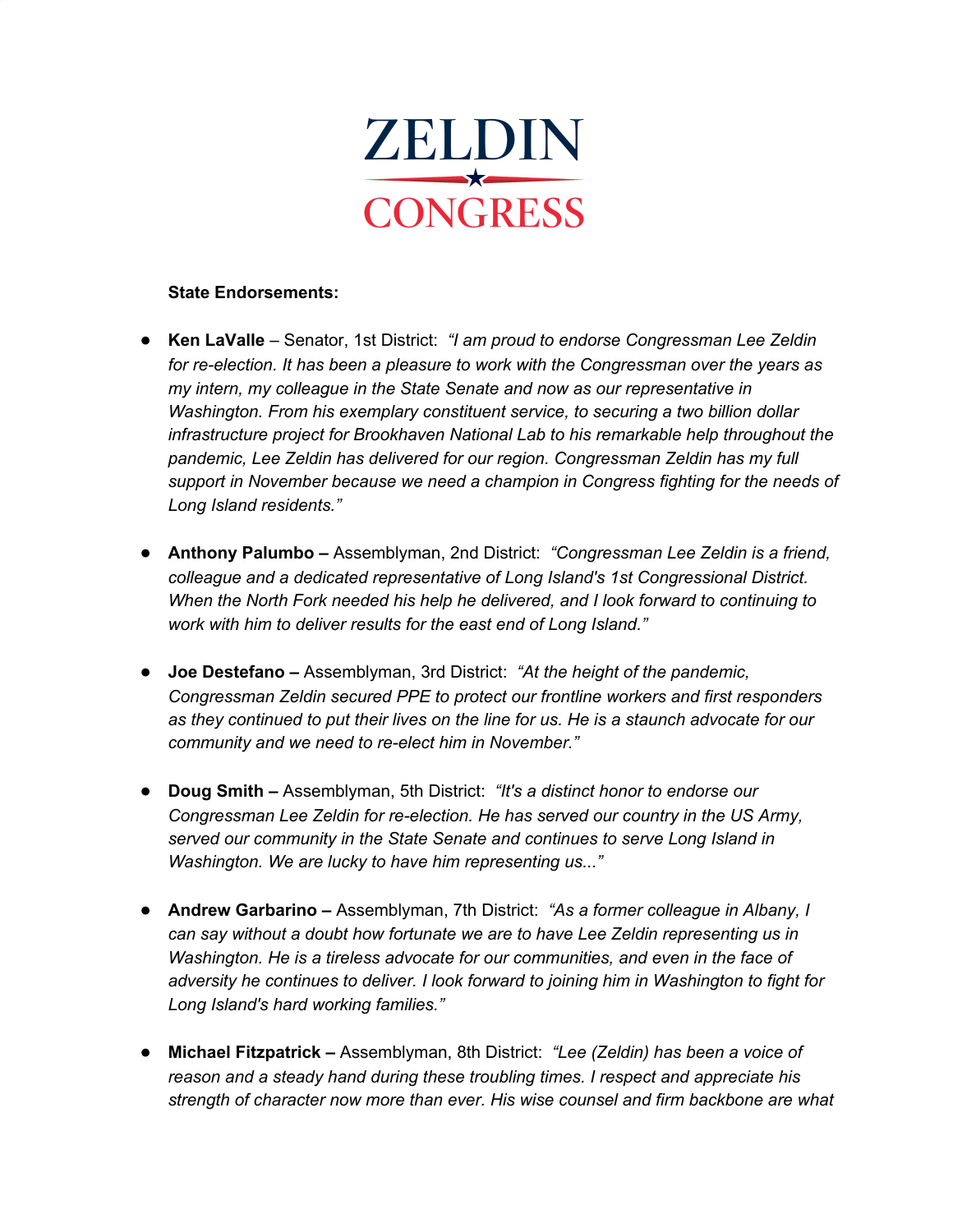*Smithtown and Suffolk County need in Washington as we step boldly into the future. He is a veteran, a loving father and husband and my good friend. I support his re-election enthusiastically."*

# **County Endorsements:**

- **John Kennedy** County Comptroller: *"Lee's work in Washington to protect Suffolk County is unrivaled. At the height of the pandemic, he secured \$257 million in federal funding for Suffolk County government through the CARES Act, and continues to fight to provide relief for local governments with budgets that were greatly impacted by coronavirus."*
- **Judy Pascale** County Clerk: *"I see no better representative for the 1st Congressional District than Lee Zeldin. He is someone who consistently works across the aisle to get things done for Suffolk County. At the height of the pandemic, we saw how he worked with County Executive Steve Bellone and the White House to secure more than 1.2 million masks, gowns and other PPE to protect our local healthcare and other front line workers."*
- **Rudy Sunderman** County Legislator, 3rd District: *"Lee is a dedicated father, husband and public servant who cares deeply about our community. I expect nothing less from a fellow William Floyd graduate, and look forward to seeing the great work he continues to do in Congress next cycle."*
- **Tom Muratore** County Legislator, 4th District: *"Congressman Zeldin has been a staunch defender of our men and women in blue at a time when they are constantly under attack. For that reason, I'm pleased to endorse him for re-election in November."*
- **Anthony Piccirillo** County Legislator, 8th District: *"I proudly endorse Congressman Lee Zeldin for re-election this November. We are lucky to have someone we know will fight for hard working Long Island families in Washington, and who can back it up with results."*
- **Tom Cilmi** County Legislator, 10th District: *"Lee Zeldin is a principled leader who gets things done. As a Congressman, a veteran, a father and a family man, Lee fights tirelessly to make his community and his country a better place to live and raise a family. We need more like him in Washington and I strongly endorse his re-election."*
- **Leslie Kennedy** County Legislator, 12th District: *"Lee has been a fighter for us on Long Island. He was instrumental in bringing in billions of dollars of development funds to the Brookhaven National Laboratory complex. The particle accelerator will provide hundreds of jobs and lead to valuable scientific and medical research. He took the lead on securing over a million items of valuable PPE during the peak of the Coronavirus outbreak here in Suffolk County to make sure that all our front line workers and seniors were safe. Congressman Zeldin led the fight to reduce threshold eligibility for*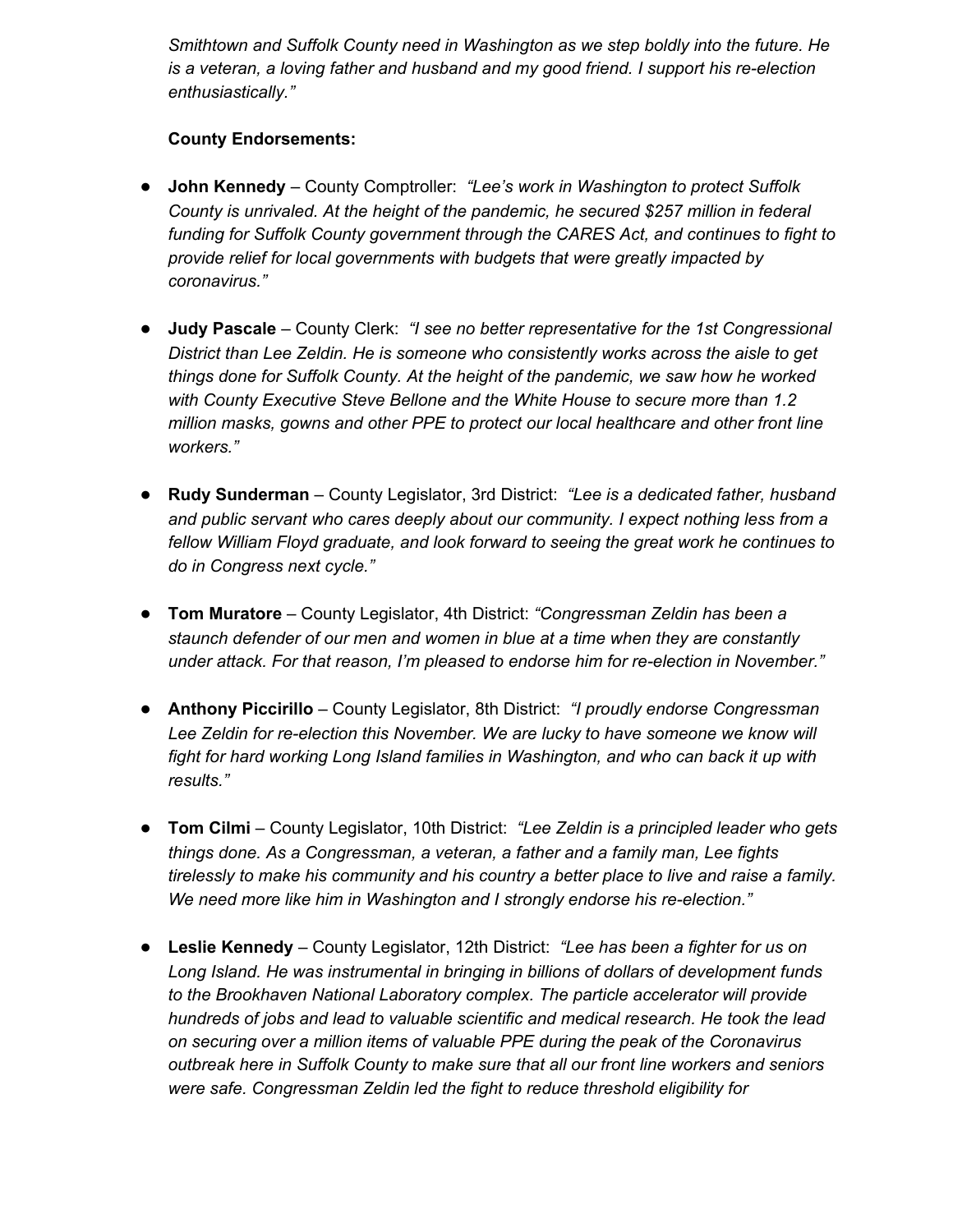*participation in the Municipal Lending Facility providing Suffolk County with critical access for financial note activity. He consistently demonstrates a keen ability to identify the needs of his constituents, and then delivers. He truly is the voice of Suffolk County at a national level."*

● **Rob Trotta** – County Legislator, 13th District: *"Congressman Lee Zeldin is the kind of leader we need most right now. A leader who gets things done and does not allow politics to stand in the way of serving the needs of his community. He continues to be a true champion for the people of Suffolk County, as evidenced by the hundreds of millions of federal dollars he delivered to support local residents and businesses struggling during the COVID-19 pandemic. We need Lee Zeldin to be our voice in Washington, now more than ever."*

# **Town of Brookhaven Endorsements:**

- *Ed Romaine - Town Supervisor: "I have known Lee Zeldin since he first ran for the United States Congress. I know how hard he works to deliver for all his constituents. Whether it is working to keep our waterways clean or protecting our beaches or securing funding for needed infrastructure projects, Lee is there for us. I am proud to support his re-election."*
- **Jane Bonner -** Councilwoman, 2nd Council District: *"Congressman Zeldin was crucial in securing funding to help the Town of Brookhaven repair the damage caused to our north shore by Superstorm Sandy. He has consistently demonstrated his commitment and ability to get things done for the Town of Brookhaven, and I strongly endorse his re-election."*
- **Kevin Lavalle** Councilman, 3rd Council District: *"Lee is a longtime friend and a strong advocate for our community. Over the years, I have personally witnessed his resolve to fight for the Town of Brookhaven and all Long Islanders, first in Albany and now in Washington. We are lucky to have him representing us in Congress, and I proudly endorse him for re-election."*
- **Michael Loguercio** Councilman, 4th Council District: *"I am proud to endorse Congressman Lee Zeldin for re-election in November. Having raised two children here myself, I know that Lee is acutely focused on keeping our strong, vibrant communities places where you are proud to live and raise your kids."*
- **Neil Foley** Councilman, 5th Council District. *"I am proud to endorse Lee Zeldin for re-election to Congress. Over the last six years, he has worked tirelessly to bring federal resources to the Town of Brookhaven, He has helped us improve our local environment through projects like the intracoastal waterway dredge, which is a boon for our local tourism, maritime industries and our way of life."*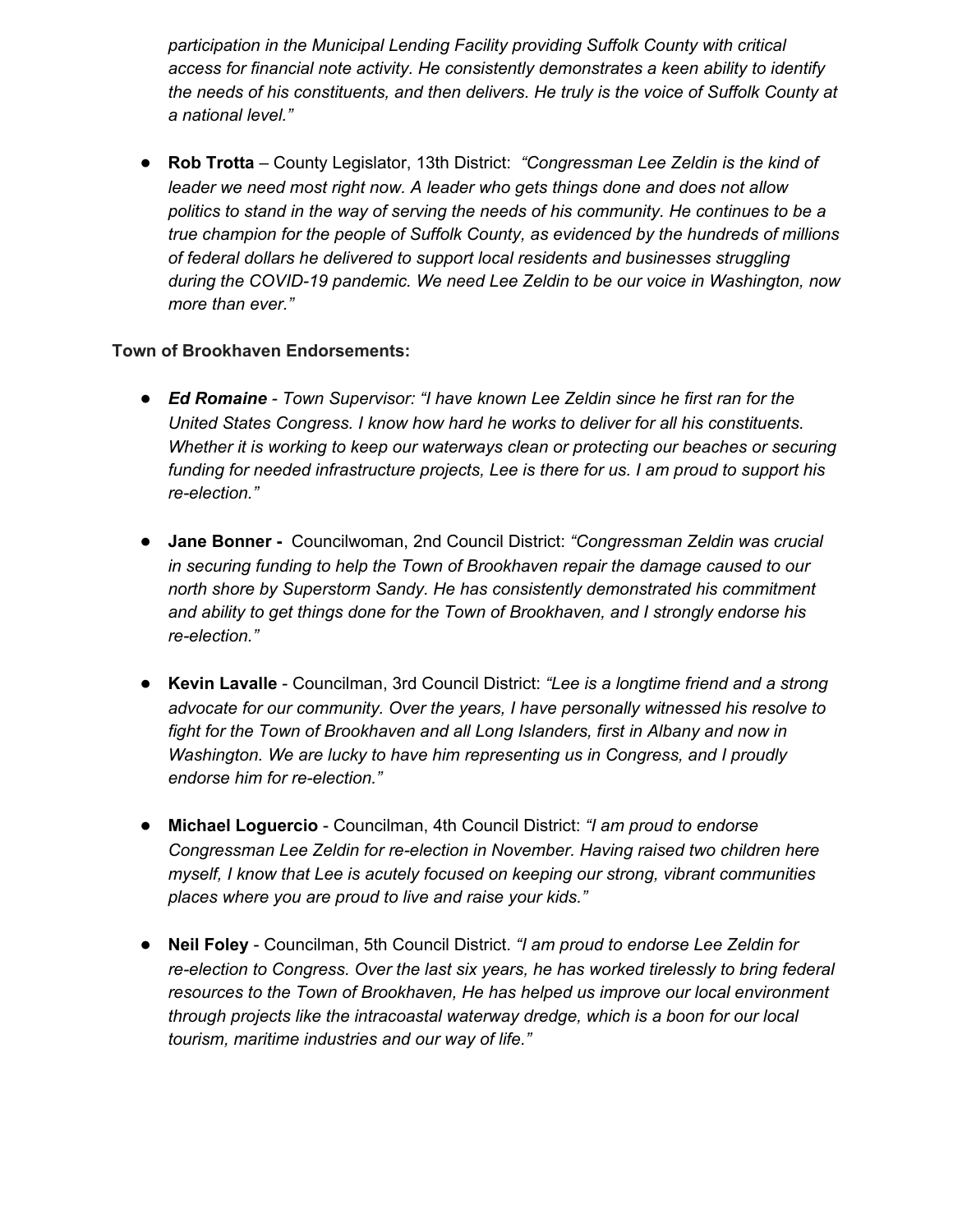- **Dan Panico** Councilman, 6th Council District: *"Lee Zeldin's ability to deliver 2 billion dollars for Brookhaven National Laboratory is a regionally significant victory for our area, His stewardship on Plum Island preservation has been exemplary. He's never forgotten where he has come from and, as a fellow William Floyd High School graduate, he is always willing to help our area."*
- **Dan Losquadro** Superintendent of Highways: *"Congressman Lee Zeldin has been instrumental in securing funding to help us repair our roads and improve our local infrastructure. We have a strong advocate in Washington and we need to send him back in November."*
- *●* **Lou Marcoccia** Receiver of Taxes: *"Congressman Zeldin's dedication to the district has never been more evident than his response at the height of the pandemic. Him and his staff worked around the clock to keep Long Islanders safe and to protect Long Island's small businesses. I strongly endorse his re-election."*

### **Town of Smithtown Endorsements**

- **Ed Wehrheim** Town Supervisor**:** *"Born and raised right here on Long Island, Lee Zeldin is a man whose life revolves around service. He served our country in the Army, served our state in the State Senate, and now continues to serve our district in Washington. I look forward to his continued service after his victory in November."*
- **Thomas J. McCarthy** Councilman**:** *"As a lifelong resident of the district and a member of the Smithtown Town Board for more than two decades, I can't stress enough how lucky we are to have Lee Zeldin fighting for us in Washington. I look forward to continuing to work with him to improve the lives of hard working Long Island families when he is re-elected in November."*
- **Lynne C. Nowick** Councilwoman: *"When the federal government passed legislation to decrease the allowable deduction on property tax thereby hurting New York State residents, Lee Zeldin fought to overturn that legislation. He cares about his community."*
- *●* **Lisa M. Inzerillo** Councilwoman**:** *"It is an honor to endorse Congressman Lee Zeldin for re-election this November. Lee and I share a common goal of making our community the best it can be for our residents. I know that Lee wakes up each morning with the goal of keeping our community a safe place for our children to grow-up in, and I look forward to continuing to work with him to do that."*
- **Thomas W. Lohmann -** Councilman: *"Over the last six years in Congress, he has done a terrific job working to keep Suffolk County a safe place to live and raise a family. Now, over the last few weeks, Lee has stood up to defend our law enforcement professionals and keep our great communities safe. I am proud to endorse him for re-election in November."*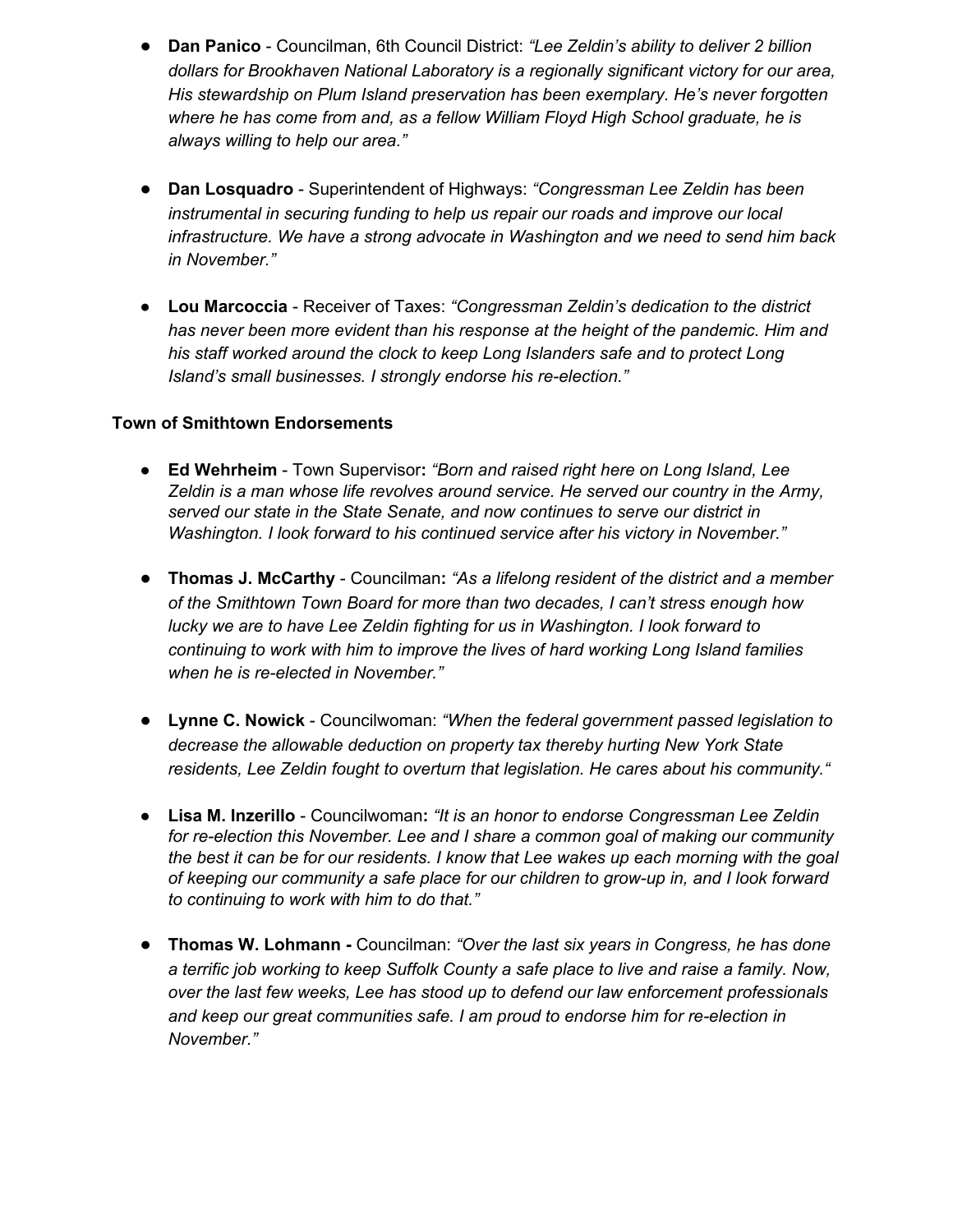- **Robert Murphy** Superintendent of Highways: *"Congressman Zeldin has worked tirelessly over the last six years to make Suffolk County a better place for everyone, and it shows. I look forward to his re-election in November."*
- *Vincent Puleo -* Town Clerk: *"Thinking back to standing on the steps of Smithtown Town Hall in 2014 to endorse then Senator Lee Zeldin for Congress, it is no surprise seeing just how much Lee has done for the district in the last six years. As a true local, born and raised here on Long Island, Lee has a unique perspective on the district that helps him better represent us in Washington. We all need to do everything we can to make sure he is re-elected in November."*
- **Deanna Varricchio** Receiver of Taxes: *"Having known Congressman Zeldin for more than six years now, I can safely say that he is someone who cares deeply about our community and is willing to fight to protect it in Washington. When Congress took away the SALT deductions, Lee voted against this harmful change and has since led the fight to reinstate it. It's clear to me how deeply Lee cares about improving the lives of hard-working Long Island families."*

#### **Town of Islip Endorsements**

- **● Angie Carpenter** Town Supervisor: *"I am proud to endorse Congressman Lee Zeldin for re-election in November. He stood up for small businesses during the pandemic, fighting to provide much-needed funding for the SBA's Paycheck Protection Program and Disaster Loan Program, and he secured more than 1.2 million items of PPE for healthcare workers and other individuals fighting on the front lines all across Long Island. Beyond that, we are most appreciative of the Congressman's commitment to Islip's LI MacArthur airport."*
- **Trish Bergin Weichbrodt** Councilwoman: *"Having seen firsthand many of the issues facing our communities on Long Island, I am glad that we have a strong representative fighting for Islip in Washington. As a father raising two young kids here, he knows the issues we face and takes these issues to Washington for us."*
- *●* **John C. Cochrane** Councilman: *"As a fellow serviceman and father, I know the toughness and resolve Lee takes with him to Washington. This has been apparent over the last six years, and even more so over the last few months as he delivered for our small businesses, frontline workers and hardworking families. We are fortunate to have him fighting for us."*
- **Mary Kate Mullen** Councilwoman: *"I am pleased to endorse Congressman Zeldin for re-election this fall. His tireless efforts, working to improve the quality of life for all Long Islanders, does not go unnoticed. We need more representatives like him in Washington."*
- **Jim O'Connor** Councilman: *"It's impossible to dismiss Lee Zeldin's service to our community. His service to our country, his service to our community in Albany, and now his service to Long Island in Washington. I look forward to his continued service after his victory in November."*